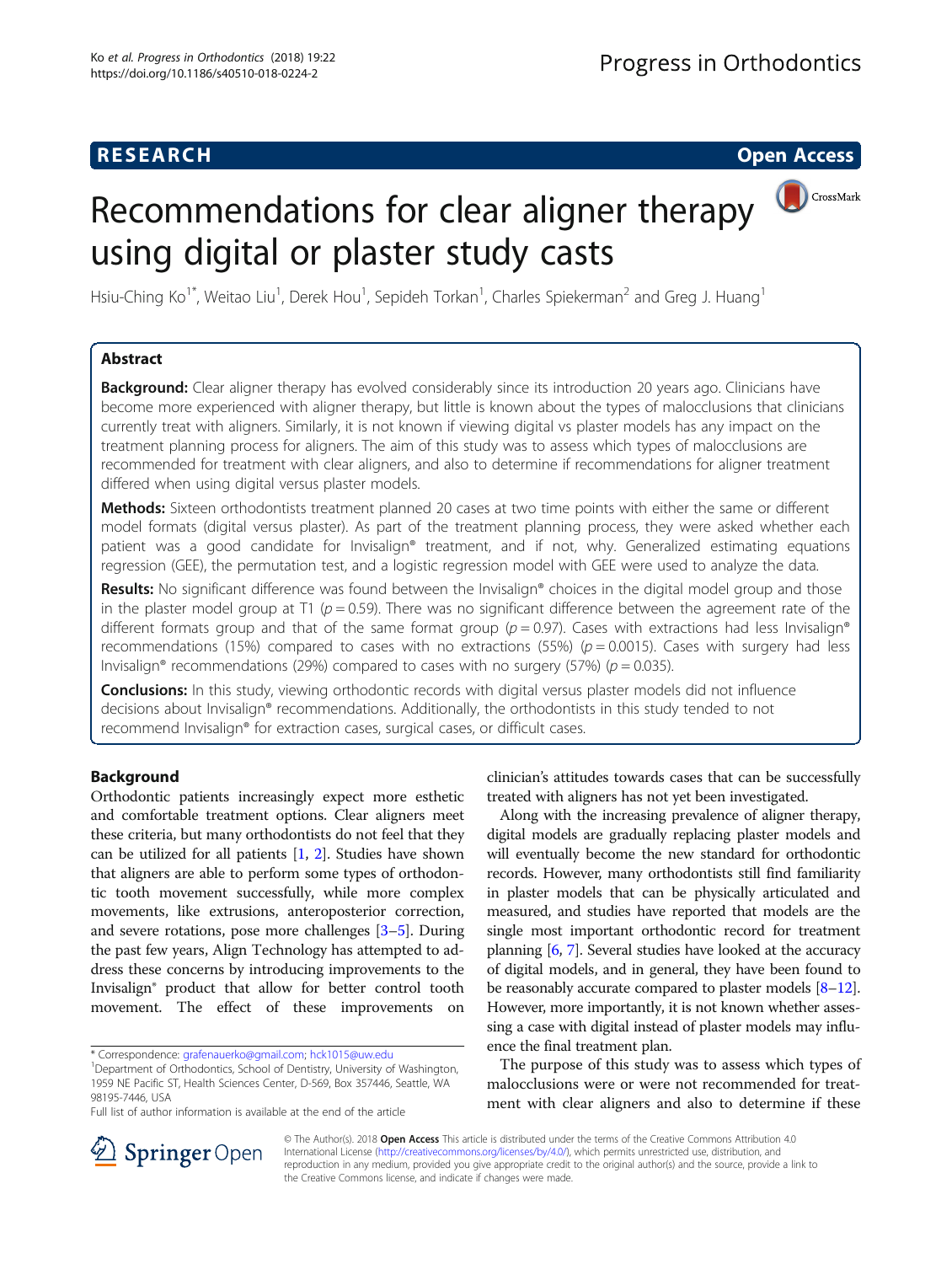decisions differed when using digital versus plaster models.

## **Methods**

This study was approved by the Human Subjects Division at the University of Washington. We recruited 16 orthodontists, all of whom were in practice for a minimum of 5 years and did not routinely use digital models (other than for Invisalign® cases) (Table 1). The orthodontists were shown how to navigate the OrthoCad software (Align Technology, San Jose, CA) prior to viewing the records in the study. The orthodontists assessed a total of 20 cases at the beginning of the study (T1) and reassessed these same 20 cases again after at least 3 months had passed (T2).

Orthodontists were divided into two groups based upon matching for gender and years in practice (as well as possible). The demographics of the two groups are shown in Table 1. One group was shown the same format models at the two time points, and the second group was shown different format models at the two time points. The pre-determined assignment scheme (shown in Fig. [1\)](#page-2-0) ensured that all combinations of treatment planning with either digital or plaster models were equally distributed over the two time points. This information was used to determine if the type of model used affected the decision regarding the use of Invisalign®.

Ten different case types were planned to be included in the study to represent the breadth of cases typically seen in practice, such as Class I with various degrees of crowding, Class II division 1, Class II division 2, Class III, and open bite. We purposely weighted the sample towards cases with at least moderate difficulty, as they would offer better ability to discriminate between aligner recommendations. A list of all patients started in 2012 at the UW Graduate Orthodontic Clinic patient population was reviewed to identify cases that matched the categories planned to be included in the study. Ultimately two sets of ten cases each were selected based on matching

Table 1 The demographic characteristics of the orthodontists

| Group             | 1                     | $\overline{2}$              |
|-------------------|-----------------------|-----------------------------|
| of practitioners  | Same format of models | Different formats of models |
| Gender            |                       |                             |
| Male              | 6                     | 4                           |
| Female            | $\mathfrak{D}$        | $\overline{4}$              |
| Years in practice |                       |                             |
| Average           | 22.8                  | 27.6                        |
| < 10              | $\mathcal{P}$         | 1                           |
| $11 - 20$         | 1                     | 1                           |
| $21 - 30$         | $\mathfrak{D}$        | 3                           |
| > 30              | 3                     | 3                           |
|                   |                       |                             |

of age, gender, A-P, vertical, transverse, and amount of crowding. A summary of these cases is presented in Table [2.](#page-2-0)

The records of these 20 cases were assembled and imported into Dolphin Imaging (Patterson Dental, Chatsworth, CA) to be accessed during the study, and included intra- and extra-oral photographs, as well as the panoramic and lateral cephalometric radiographs. The plaster models were scanned using the iTero HD 2.9 intra-oral scanner (Align Technology, San Jose, CA), and the digital casts were shown using OrthoCad software (Align Technology, San Jose, CA). All patient identifiers were removed, and only study numbers were used during the evaluation by orthodontists. Subject's eyes were blocked out in all facial photographs. A standardized form was used for treatment planning each patient (Fig. [2](#page-3-0)).

At the initial treatment planning session, orthodontists were shown the intra- and extra-oral photos, panoramic radiographs, lateral cephalometric radiographs, and the study models in either digital or plaster format. After at least 3 months had passed the orthodontists were asked to treatment plan the same cases again, using either digital or plaster models based on the pre-assigned scheme (Fig. [1](#page-2-0)).

#### Statistical analysis

A generalized estimating equations regression was utilized to determine if there was a difference in the recommendation for Invisalign® treatment based upon the type of model (plaster versus digital) that was viewed. The permutation test was utilized to assess if there was a difference between the agreement rate of those who viewed the models twice with different formats and that of those who viewed the models twice with the same format. The level of significance was set at  $p < 0.05$ . Additionally, a logistic regression model with GEE was utilized to help explain why Invisalign® was not recommended as a treatment option.

## Results

There was no significant difference between the percentage recommending Invisalign® in the digital model group and that in the plaster model group at T1 ( $p = 0.59$ ). In the digital model group, 75.6% of initial treatment plans at T1 did not recommend using Invisalign®, while this rate was 76.9% in the plaster group (Table [3](#page-3-0)).

Additionally, there was no significant difference between the agreement rate of those who viewed models twice with different formats and that of those who viewed models twice with the same format  $(p = 0.97)$ . Thus, the percentages of cases that practitioners felt could be treated by Invisalign® did not appear to be influenced by the manner (plaster versus digital) in which the models were presented (Table [4](#page-4-0)). Therefore, we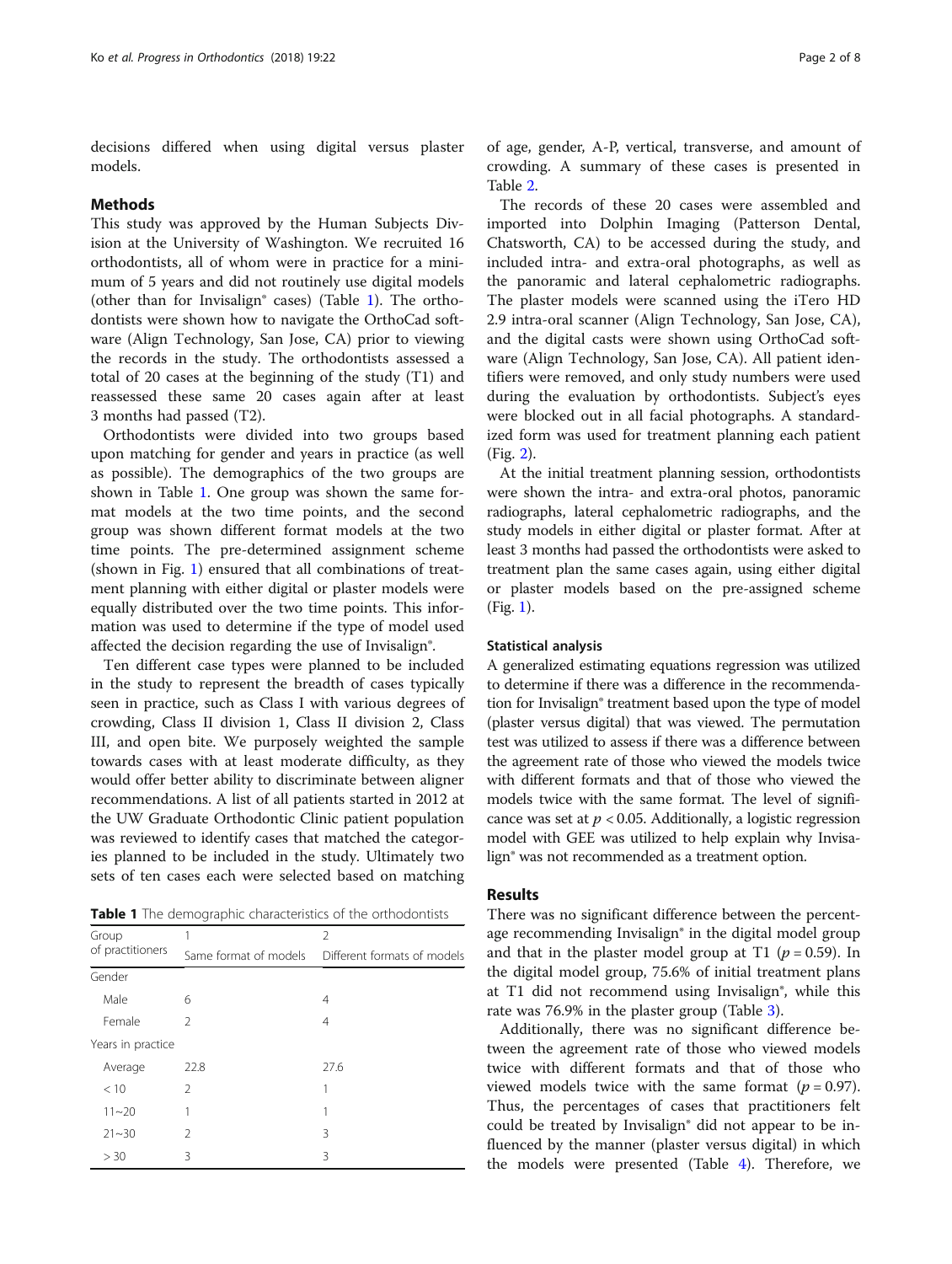

<span id="page-2-0"></span>

decided to pool the recommendations from all 16 assessors at the first assessment time point in order to assess reasons for not recommending aligners.

Table [5](#page-4-0) reports the case characteristics, number and percentage of surgical plans, extraction plans, and Invisalign<sup>®</sup> recommendations. The main reasons are also listed for each case. (The maximum number of recommendations for each parameter is 16.)

In the Class I category, it was evident that cases requiring extractions were not judged to be good candidates for Invisalign®. Two Class I open bite cases (recommended extractions by 56% and 91% of the judges, respectively) also were not judged to be good candidates for Invisalign®. Only one of the subjects in the Class I category was judged to be a reasonable candidate for Invisalign® (case 1-2), and the percentage of the raters who recommended extraction for this patient was the lowest in this category (19%).

In the Class II division 1 category, extractions were included in the treatment plans of the majority for patients other than patient 6-2. This subject had minimal

crowding and only a half-cusp A-P discrepancy. Almost half of the practitioners felt this case could be treated with Invisalign<sup>®</sup>.

The two patients in the adolescent Class II division 2 category did not have high extraction rates. However, only one (case 7-1) had more than 50% of the orthodontists recommend Invisalign® as an option. This patient had moderate crowding in the upper arch and less growth potential, while case 7-2 had minimal crowding and more growth potential. Functional appliances were suggested for both of these patients, but more for case 7-2. The patient with more need for functional appliances seemed to have a lower rate of recommendations for Invisalign®. In the adult Class II division 2 category, the patient with less need for extractions had a higher rate of recommendations for Invisalign®.

Finally, in the Class III patients, it was shown that the patients with less severe A-P discrepancies had higher rates of recommendations for Invisalign®. The cases requiring surgery were not judged to be good candidates for Invisalign®.

Table 2 Summary of patient characteristics

|                | Set 1<br>Pair  |          |                       |        | Set 2     |                        | Main condition |                            |
|----------------|----------------|----------|-----------------------|--------|-----------|------------------------|----------------|----------------------------|
|                |                | Case no. | Age                   | Gender | Case no.  | Age                    | Gender         | of interest                |
| Class I        |                | $1 - 1$  | 15 years and 1 month  | F      | $1 - 2$   | 16 years and 6 months  | F              | Crowding                   |
|                | 2              | $2 - 1$  | 14 years and 5 months | M      | $2 - 2$   | 14 years and 9 months  | M              | Crowding                   |
|                | 3              | $3 - 1$  | 21 years and 9 months | M      | $3 - 2^*$ | 22 years and 11 months | M              | Adult; posterior crossbite |
|                | $\overline{4}$ | $4 - 41$ | 13 years and 7 months | M      | $4 - 2$   | 14 years and 2 months  | M              | Anterior open bite         |
| Class II div 1 | 5              | $5 - 1$  | 13 years and 4 months | F      | $5 - 2$   | 13 years and 5 months  | F              | Crowding                   |
|                | 6              | $6 - 1$  | 13 years and 9 months | F      | $6 - 2$   | 12 years and 8 months  | F              | Deepbite                   |
| Class II div 2 |                | $7 - 1$  | 14 years and 1 month  | F      | $7 - 2$   | 12 years and 7 months  | F              | Adolescent; deepbite       |
|                | 8              | $8 - 1$  | 30 years and 9 months | F      | $8 - 2$   | 28 years and 9 months  | F              | Adult                      |
| Class III      | 9              | $9 - 1$  | 15 years and 5 months | F      | $9 - 2$   | 15 years and 1 month   | F              | Mild A-P discrepancy       |
|                | 10             | $10-1$   | 16 years and 6 months | F      | $10-2$    | 16 years and 7 months  | F              | Severe A-P discrepancy     |

\*This patient had a Class II posterior malocclusion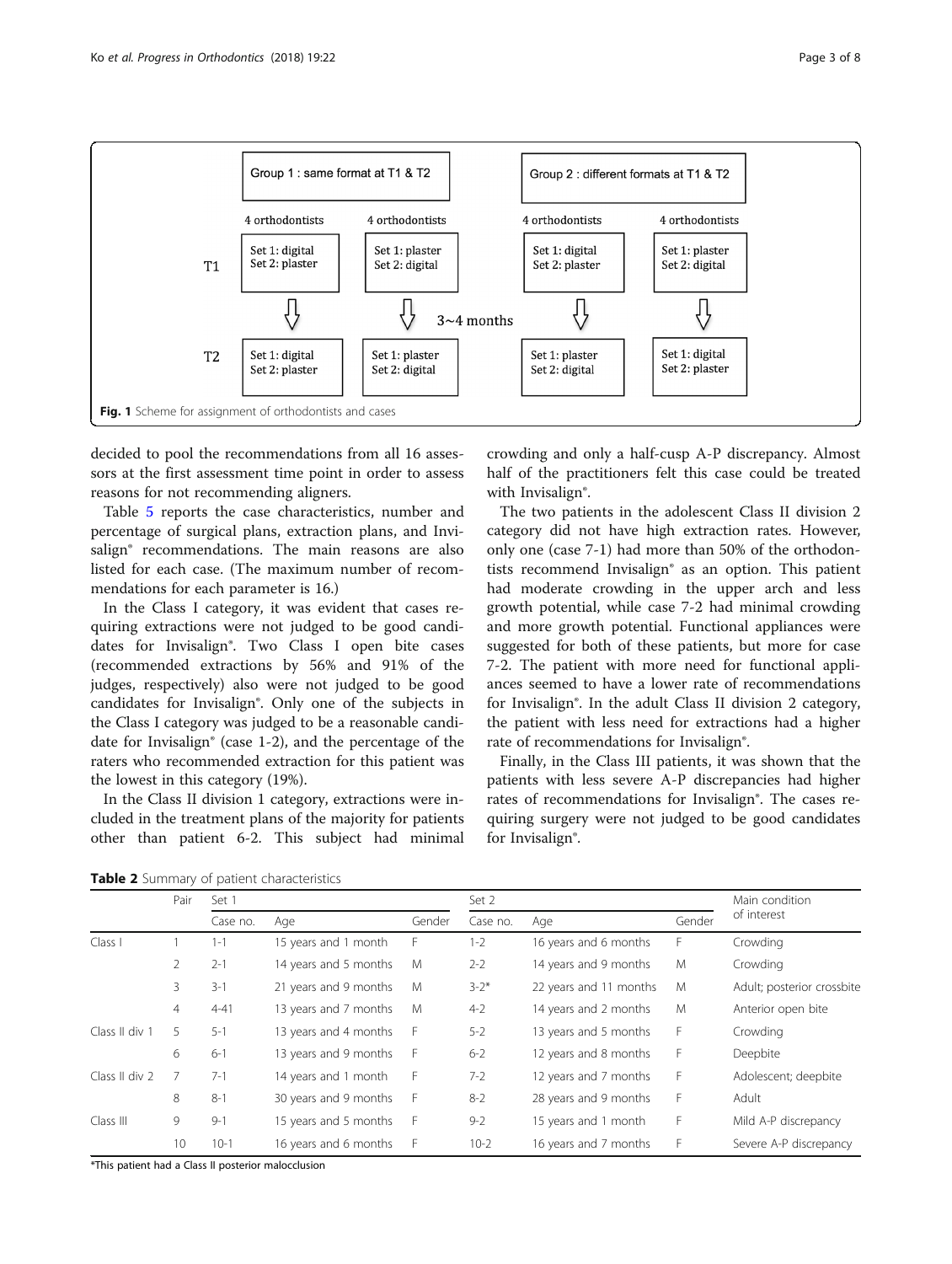<span id="page-3-0"></span>

The results shown in Table [6](#page-5-0) outline the reasons given for not recommending Invisalign® in the total treatment plans. The highest one was extraction plan (36%), and the second one was surgery (23%). Others were concerned about the severity of case, anchorage, and A-P correction.

Among those cases which were fairly equal in the recommendation for or against using aligners (cases 1-2, 6-2, 7-1, 8-1, 8-2, 9-2), there was a significant difference among extractions and surgery choices (Table [7](#page-5-0)). Cases with extractions had significantly fewer Invisalign® recommendations (15%) compared to cases with no extractions (55%) ( $p = 0.0015$ ). Additionally, cases with surgery had significantly fewer Invisalign® recommendations (29%) compared to cases with no surgery  $(57%)$  ( $p = 0.035$ ).

## **Discussion**

This study was performed to assess what types of malocclusions orthodontists felt would be suitable for treatment with aligners, and also to determine if using digital versus plaster models would affect treatment plans. It has been reported that digital models are an adequate replacement for plaster models with respect to treatment planning for fixed appliance therapy [[13,](#page-7-0) [14\]](#page-7-0), but no one has assessed this for aligner therapy. In the present study, we did not find a difference in decisions regarding the use of aligners with plaster versus digital models. Good intra-rater agreement was observed when aligners were chosen as a treatment option with all combinations of digital or plaster models.

Table [5](#page-4-0) shows that the most common reasons for not recommending Invisalign® were extractions (36%), orthognathic surgery (23%), difficult tooth movements (12%), concerns about anchorage (10%), and A-P correction (10%). This supports the finding of Phan and Ling's publication in 2007 that stated the following conditions were contra-indicated for aligners: crowding and spacing over 5 mm, skeletal anterior-posterior discrepancies of more than 2 mm, centric-relation and centric-occlusion discrepancies, open bites, severely rotated teeth, extrusion of teeth, severely tipped teeth, teeth with short clinical crowns, and arches with multiple missing teeth [\[1](#page-6-0)]. Table [7](#page-5-0) also reveals that cases with extractions or

Table 3 Percentage of decisions aligners not recommended at T1

| Invisalign <sup>®</sup> recommendation | <b>Models</b> |         | Difference | 95% confidence         |       | p value |
|----------------------------------------|---------------|---------|------------|------------------------|-------|---------|
|                                        | Digital       | Plaster |            | interval of difference |       |         |
| % of decisions not recommending        | 75.60%        | 76.90%  | .25%       | $-3.30%$               | 5.80% | 0.59    |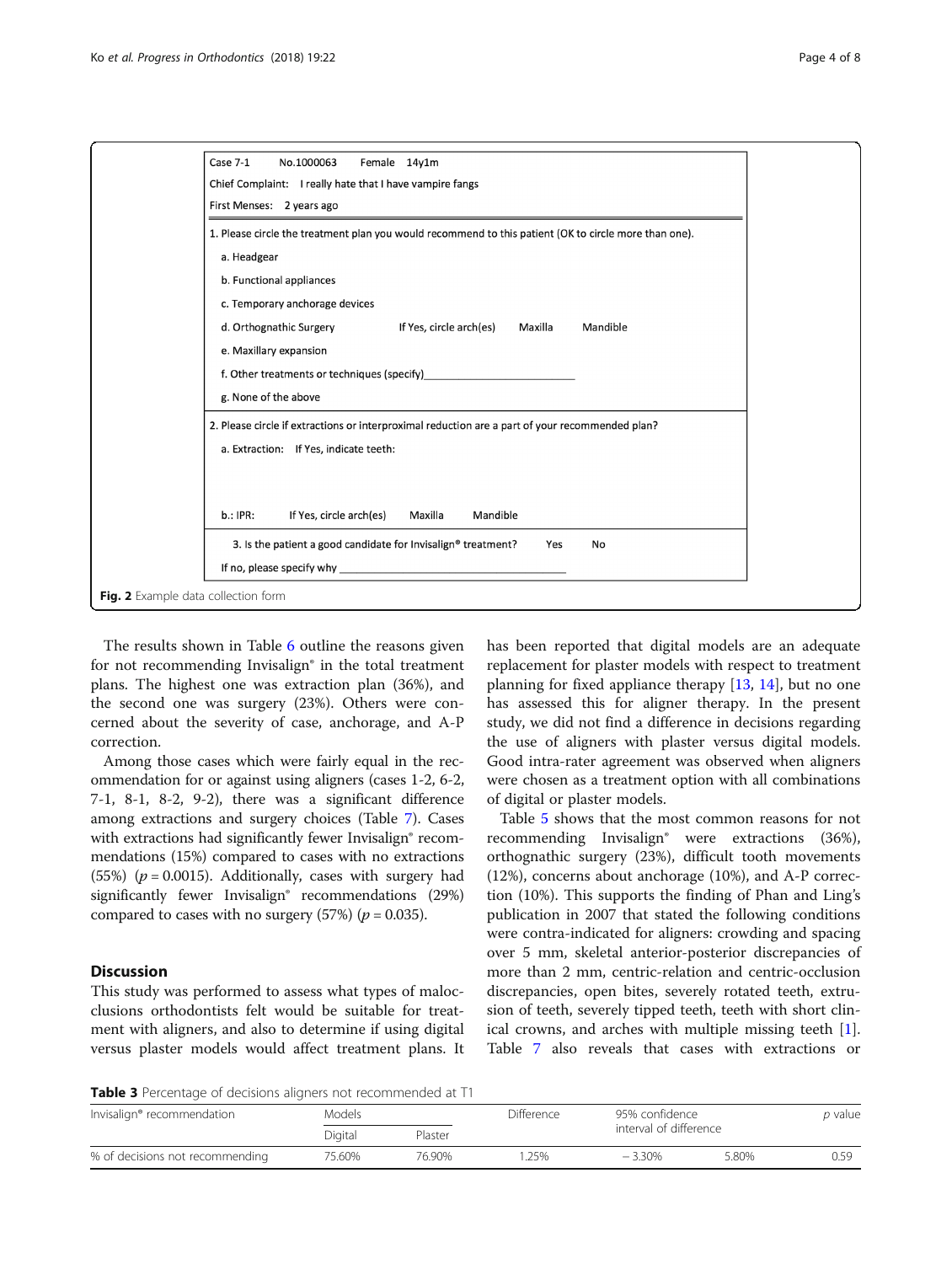<span id="page-4-0"></span>

| Table 4 Intra-rater agreement when viewing the case twice |  |  |  |
|-----------------------------------------------------------|--|--|--|
|                                                           |  |  |  |

| Invisalign® recommendation | Models            |             | Difference in | 95% confidence |                        | <i>p</i> value |
|----------------------------|-------------------|-------------|---------------|----------------|------------------------|----------------|
|                            | Different formats | Same format | agreement     |                | interval of difference |                |
| Same decision at T1 and T2 | 82%               | 81%         | $1\%$         | $-21\%$        | 20%                    | 0.97           |

surgery had fewer Invisalign® recommendations compared to cases with no extractions or surgery.

When treating crowded cases with extractions, it is critical to be aware of canine position, mesio-distal root tipping adjacent to the extraction sites during space closure, incisor torque, and rotation of teeth. In the

present study, it was shown that cases requiring extractions were not judged to be good candidates for Invisalign®. In 2003, Bollen, et al. reported that only 29% of those with two or more premolars extracted were able to complete space closure with the initial series of aligners, and none completed the overall treatment [\[15](#page-7-0)].

|  | <b>Table 5</b> Characteristics, treatment plans, and Invisalign <sup>®</sup> recommendations |  |  |  |
|--|----------------------------------------------------------------------------------------------|--|--|--|
|  |                                                                                              |  |  |  |

| Category       | Case no. | Main characteristics                                                                    | Times surgery<br>recommended (%) | Times extraction<br>recommended (%) | Times aligners not<br>recommended (%) | Main reasons for not<br>recommending aligners<br>(times mentioned)                           |
|----------------|----------|-----------------------------------------------------------------------------------------|----------------------------------|-------------------------------------|---------------------------------------|----------------------------------------------------------------------------------------------|
| Class I        | $1 - 1$  | Moderate crowding, protrusive profile                                                   | $\circ$                          | 15 (94%)                            | 14 (88%)                              | Extraction case (10)                                                                         |
|                | $1 - 2$  | Moderate crowding,<br>Mx right lateral crossbite<br>Straight profile                    | $\mathbf 0$                      | 3 (19%)                             | 6 (38%)                               | Extraction case (2)<br>Crossbite (2)                                                         |
|                | $2 - 1$  | Moderate to severe crowding;<br>High canine                                             | $\mathbf 0$                      | 12 (75%)                            | 13 (81%)                              | Extraction case (7)<br>Rotation (3)                                                          |
|                | $2 - 2$  | Moderate to severe crowding,<br>Mx laterals in crossbite                                | $\mathbf 0$                      | 14 (88%)                            | 14 (88%)                              | Extraction case (9)<br>Difficult case (2)                                                    |
|                | $3 - 1$  | Adult<br>Severe crowding<br>Bilateral posterior crossbite                               | 2(12%)                           | 12 (75%)                            | 15 (94%)                              | Extraction case (6)<br>Difficult case (3)<br>Surgery case (2)<br>Crossbite (2)               |
|                | $3 - 2*$ | Adult<br>Unilateral posterior crossbite, severely<br>proclined upper incisors, class II | 8 (50%)                          | 13 (81%)                            | 15 (94%)                              | Extraction case (6)<br>Surgery case (5)<br>Difficult case (2)                                |
|                | $4 - 1$  | Anterior open bite, facial asymmetry                                                    | 7(44%)                           | 9(56%)                              | 14 (88%)                              | Surgery case (6)<br>Extraction case (3)<br>Anchorage (2)<br>Open bite (2)                    |
|                | $4 - 2$  | Anterior open bite<br>Mild crowding, protrusive lips                                    | 1(6%)                            | 15 (94%)                            | 14 (88%)                              | Extraction case (7)<br>Surgery case (2)<br>Difficult case (2)<br>Open bite (2)               |
| Class II Div 1 | $5 - 1$  | Moderate crowding                                                                       | $\Omega$                         | 13 (81%)                            | 14 (88%)                              | Extraction case (11)                                                                         |
|                | $5 - 2$  | Moderate crowding                                                                       | 1(6%)                            | 15 (94%)                            | 14 (88%)                              | Extraction case (6)<br>Difficult case (2)<br>Surgery case (2)<br>Anchorage (2)               |
|                | $6 - 1$  | Deepbite<br>Full-cusp class II<br>Retrognathic mandible                                 | 8 (50%)                          | 11 (69%)                            | 13 (81%)                              | Surgery case (5)<br>Extraction case (4)<br>Difficult case (2)<br>Anchorage (2)               |
|                | $6 - 2$  | Deepbite<br>Half-cusp class II;                                                         | 1(6%)                            | 2 (12%)                             | 9 (56%)                               | Deepbite and deep<br>COS(3)<br>Extraction case (2)<br>(9 suggested<br>functional appliances) |
| Class II Div 2 | $7 - 1$  | Deepbite, maxillary<br>moderate crowding                                                | 1(6%)                            | 4 (25%)                             | 7(44%)                                | Extraction case (2)<br>(3 suggested<br>functional appliances)                                |
|                | $7 - 2$  | Deepbite                                                                                | 2 (12%)                          | $\overline{0}$                      | 12 (75%)                              | AP correction (5)<br>(10 suggested<br>functional appliances)                                 |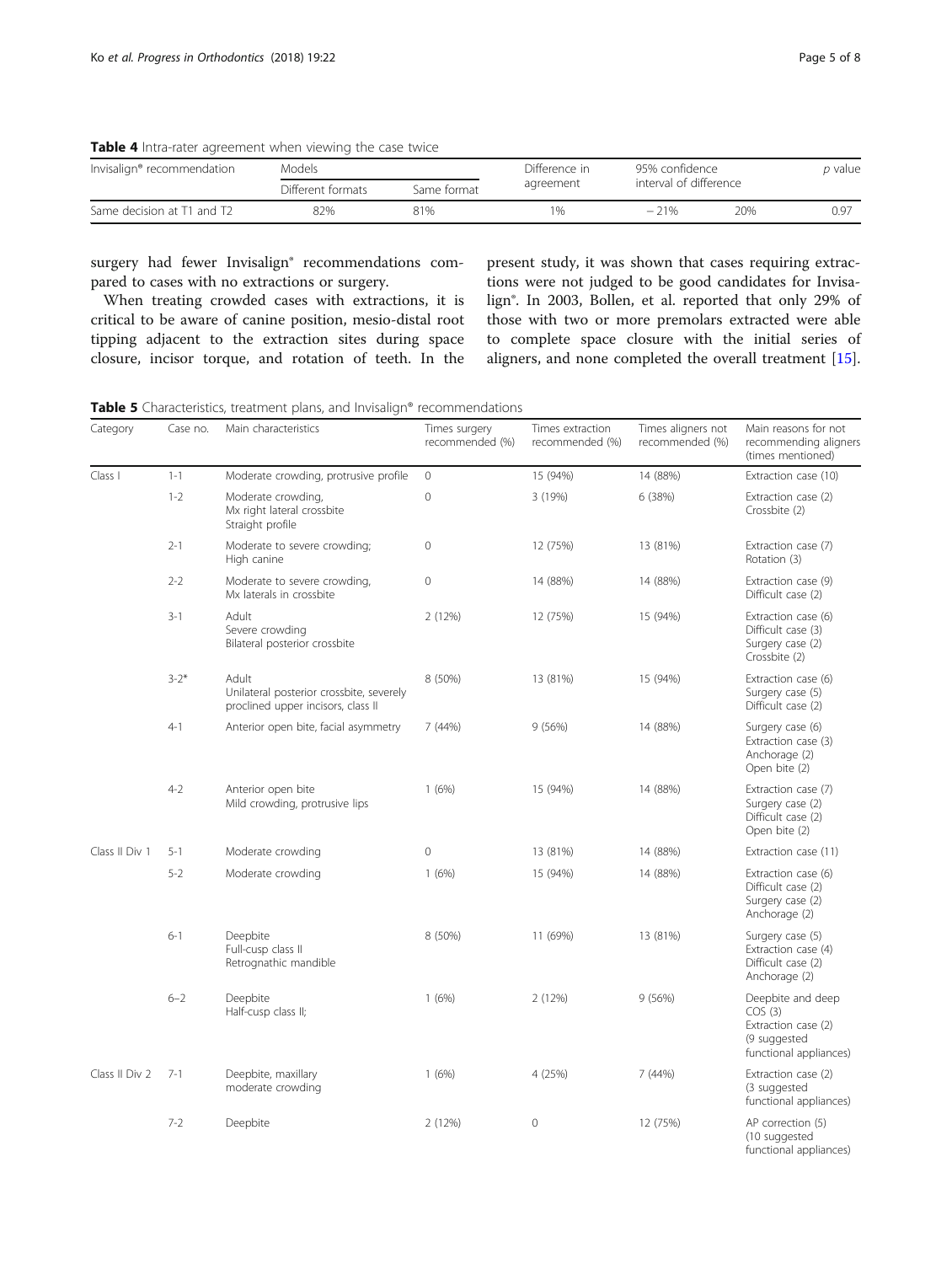<span id="page-5-0"></span>Table 5 Characteristics, treatment plans, and Invisalign® recommendations (Continued)

| Category  | Case no. | Main characteristics                                       | Times surgery<br>recommended (%) | Times extraction<br>recommended (%) | Times aligners not<br>recommended (%) | Main reasons for not<br>recommending aligners<br>(times mentioned)             |
|-----------|----------|------------------------------------------------------------|----------------------------------|-------------------------------------|---------------------------------------|--------------------------------------------------------------------------------|
|           | $8 - 1$  | Adult<br>Deepbite                                          | 8 (50%)                          | 3(19%)                              | 9(56%)                                | Surgery case (3)<br>Extraction case (3)                                        |
|           | $8 - 2$  | Adult<br>Severe crowding                                   | 3 (19%)                          | 13 (81%)                            | 14 (88%)                              | Extraction case (7)<br>Surgery case (3)<br>Difficult case (2)<br>Anchorage (2) |
| Class III | $9 - 1$  | Mild A-P discrepancy<br>Asymmetry                          | 12 (75%)                         | 1(6%)                               | 9(56%)                                | Surgery case (6)<br>AP correction (2)                                          |
|           | $9 - 2$  | Mild A-P discrepancy<br>Asymmetry                          | 2(12%)                           | $\mathbf{0}$                        | 8 (50%)                               | Severity (3)<br>AP correction (3)                                              |
|           | $10 - 1$ | Anterior crossbite,<br>severe A-P discrepancy<br>Asymmetry | 10 (63%)                         | 4 (25%)                             | 15 (94%)                              | Surgery case (7)<br>Difficult case (4)<br>Anchorage (2)                        |
|           | $10 - 2$ | Anterior crossbite,<br>severe A-P discrepancy<br>Asymmetry | 13 (81%)                         | 3(19%)                              | 15 (94%)                              | Surgery case (10)<br>Deepbite or deep<br>COS(2)                                |

\*This patient had a Class II posterior malocclusion

In a prospective study, Kravitz, et al. reported maxillary and mandibular canines achieved only about one third of the predicted rotation in a prospective study [\[2](#page-6-0)]. However, in 2015, Li, et al. reported that Invisalign<sup>®</sup> appliances were as successful as fixed appliances in correcting Class I adult extraction cases by assessing the overall improvement in the ABO-OGS scores in a multicenter randomized controlled trial. OGS scores were similar for alignment, occlusal relations, interproximal contacts, and root angulation, but Invisalign® OGS scores were not as good as braces in reference to occlusal contacts and buccolingual inclination [[4\]](#page-7-0).

When treating Class II and Class III cases, surgery or camouflage decisions (with or without extractions) were based on the severity of the A-P discrepancy. In this study, it was shown that practitioners were reluctant to treat cases requiring surgery with Invisalign®. In surgical cases, fixed appliances are helpful for efficient dental

Table 6 The percentages of the reasons given for not recommending Invisalign®

| Reasons to not recommend Invisalign® | Percentage     |
|--------------------------------------|----------------|
| Deepbite, deep curve of Spee         | 3              |
| A-P correction                       | 8              |
| Surgery case                         | 23             |
| Extraction case                      | 36             |
| 7's not erupted                      | 1              |
| Rotation correction                  | $\mathfrak{D}$ |
| Difficult case                       | 12             |
| Crossbite                            | 3              |
| Anchorage, control of movement       | 10             |
| Open bite                            | $\mathfrak{D}$ |
| Total                                | 100            |

decompensation and inter-arch fixation during surgery. Although there are case reports of treatment with aligners for orthognathic surgery cases [\[16\]](#page-7-0), many orthodontists feel that fixed appliances are more effective to control post-surgical tooth movement and inter-arch coordination.

Besides extraction and surgery, this study found that orthodontists were also concerned about anteroposterior correction. It has been reported that molar distalization in mild Class II malocclusions can be achieved with clear aligners [[3,](#page-6-0) [5](#page-7-0), [17\]](#page-7-0). Some authors have reported low success rates with Invisalign® for correcting large A-P discrepancies. In the official clinical guide of Invisalign® treatment [[18\]](#page-7-0), it is recommended that for Class II cases, the amount of A-P correction be limited to 2–4 mm. This correction is largely from dental, not skeletal, changes. For severe Class II malocclusions (4 mm+), Invisalign® recommends using sagittal correctors prior to starting aligner therapy. In the official clinical guide of Invisalign® treatment for Class III cases [[19](#page-7-0)], the amount of Class III correction that can be achieved with aligners is under 2 mm. This amount of anteroposterior correction can be achieved in several ways, including precision

Table 7 Extraction, surgery, and Invisalign® choices

|             | Invisalign®   |                |       |        |  |
|-------------|---------------|----------------|-------|--------|--|
|             | No Inv<br>Inv |                | % Inv |        |  |
| Extractions |               |                |       |        |  |
| No          | 37            | 46             | 55    | 0.0015 |  |
| Yes         | 11            | $\overline{2}$ | 15    |        |  |
| Surgery     |               |                |       |        |  |
| No          | 31            | 41             | 57    | 0.035  |  |
| Yes         | 17            | 7              | 29    |        |  |

\*Logistic regression model with GEE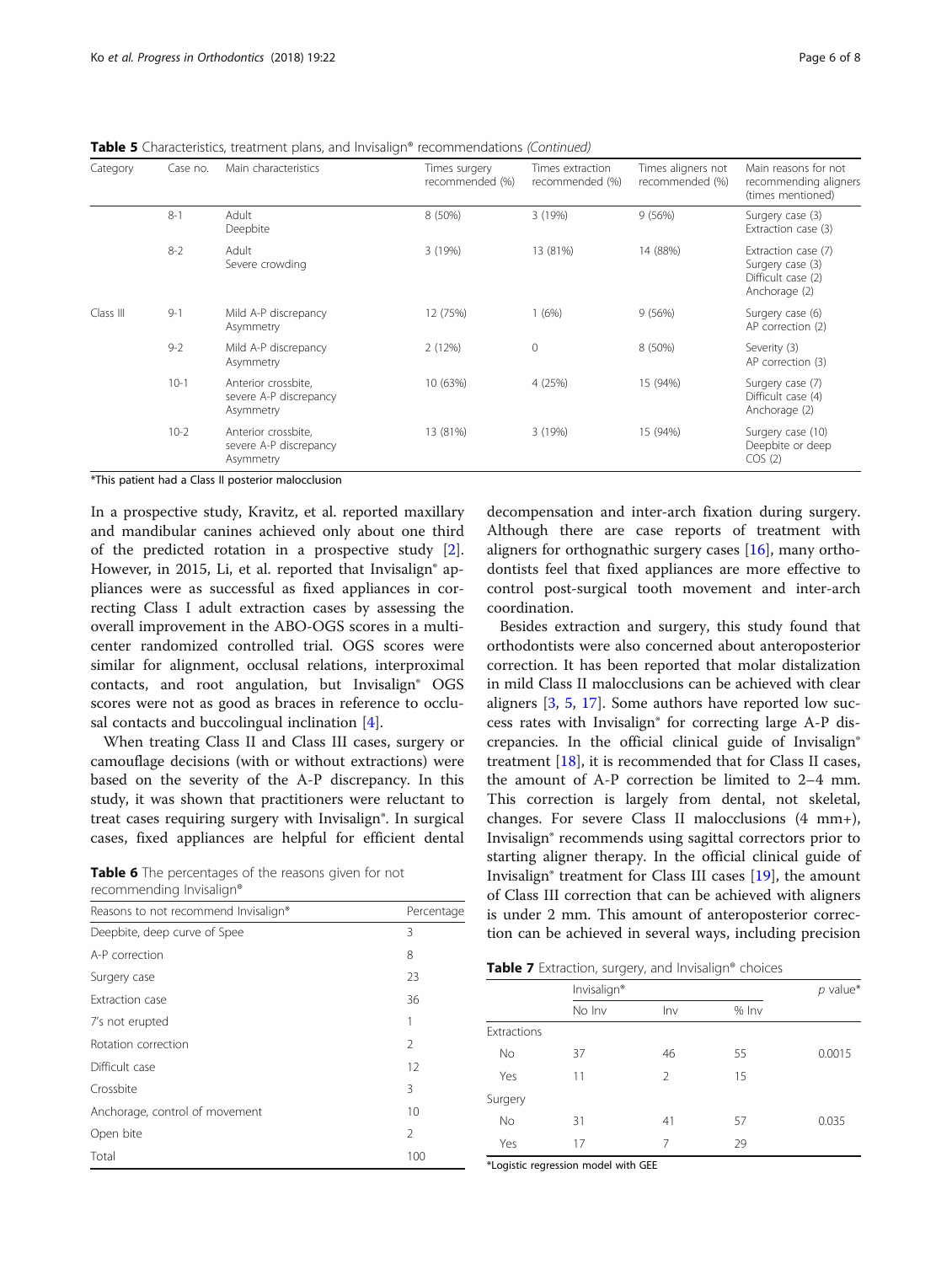<span id="page-6-0"></span>cuts for elastics, sequential staging of tooth movements, optimized attachments, and incorporation of TADs. Likewise, large tooth movements may be challenging, as each aligner typically has less than 0.25 mm of programmed tooth movement [2, 3, [5\]](#page-7-0). Teeth that need significant rotation or translation will require many aligners to accomplish these movements. Vertical and transverse problems may also be difficult to correct, as indicated by the low number of recommendations for aligners when patients displayed these characteristics.

According to a clinical study in 2009, the mean accuracy of tooth movement with Invisalign® was 41% [2]. During the past few years, Align Technology has launched new materials, techniques, and software to expand the scope of tooth movement, the management of extractions, the ability to correct anteroposterior relationships, and the correction of vertical problems [\[20](#page-7-0)–[22\]](#page-7-0). In 2011, Align Technology claimed that Invisalign® G4 attachments and SmartForce features provided greater root tip control for canines and central incisors, mesio-distal root uprighting, space closure, and improved optimized extrusion attachments for anterior open bites [[20](#page-7-0)]. In 2013, Invisalign® G5 featured more predictable deepbite correction by using new SmartForce attachments, precision bite ramps, pressure areas for the incisors and canines, and optimized premolar attachments for retention and extrusion to level the curve of Spee [\[21](#page-7-0)]. In 2014, Invisalign® G6 was engineered to improve clinical outcomes for orthodontic treatment of severe crowding and bimaxillary protrusion which require premolar extraction and maximum anchorage [\[22\]](#page-7-0). The new SmartStage technology, SmartForce, optimized retraction attachments, and optimized anchorage attachments are designed to eliminate unwanted tipping and anterior extrusion during retraction, to improve bodily movement during canine retraction, and to maximize posterior anchorage [[22\]](#page-7-0).

In this study, approximately 70% of the orthodontists had been in practice for more than 20 years, and half of the orthodontists were routinely treating patients with aligners. Only 3 cases out of 20 cases (15%) had more than half of the practitioners recommend clear aligners. These cases tended to be the less severe malocclusions. While this percentage may seem low, including more challenging malocclusions allowed us to better investigate the reasons that aligners were not recommended.

Previous publications on the Invisalign® technique have mainly covered technical aspects or materials or have presented results from case reports or case series. Orthodontists often recommend aligner therapy to patients based on their past experiences. In this study, most orthodontists avoided recommending aligners to patients requiring extractions, surgery, or difficult tooth movements. While Align Technology continues to release new materials, software, and features to broaden the scope of Invisalign® care, orthodontists may still be basing their recommendations from their experience with earlier Invisalign<sup>®</sup> materials and techniques. Thus, Invisalign<sup>®</sup> may need to provide orthodontists with additional education and evidence in order to change their opinions regarding case selection.

## Conclusions

In this study, viewing orthodontic records with digital versus plaster models did not influence decisions about Invisalign® recommendations. Additionally, our sample of orthodontists tended to not recommend Invisalign® to treat extraction cases, surgical cases, or difficult cases.

#### Abbreviations

GEE: Generalized estimating equations regression

#### Funding

We would like to thank Invisalign® for providing an intra-oral scanner for creating the digital scans, and Align Technology for providing \$5000 to assist with the cost of performing the study.

#### Availability of data and materials

Please contact the author for data requests.

#### Authors' contributions

HCK contributed to the data analysis and interpretation, drafting of the article, and critical revision of the article. WL contributed to the conception and design of the work, data collection, and critical revision of the article. DH and ST contributed to the data collection and critical revision of the article. CS contributed to the data analysis and interpretation and critical revision of the article. GJH contributed to the conception and design of the work, data analysis and interpretation, drafting of the article, and critical revision of the article. All authors gave the final approval of the version to be published.

#### Ethics approval and consent to participate

This project was approved by the Human Subjects Division at the University of Washington.

#### Consent for publication

Not applicable

#### Competing interests

The authors declare that they have no competing interests.

#### Publisher's Note

Springer Nature remains neutral with regard to jurisdictional claims in published maps and institutional affiliations.

#### Author details

<sup>1</sup>Department of Orthodontics, School of Dentistry, University of Washington, 1959 NE Pacific ST, Health Sciences Center, D-569, Box 357446, Seattle, WA 98195-7446, USA. <sup>2</sup>Department of Biostatistics, School of Public Health, University of Washington, Seattle, USA.

#### Received: 15 May 2018 Accepted: 12 June 2018 Published online: 19 July 2018

#### References

- 1. Phan X, Ling PH. Clinical limitations of Invisalign. J Can Dent Assoc. 2007 Apr;73(3):263–6.
- 2. Kravitz ND, Kusnoto B, BeGole E, Obrez A, Agran B. How well does Invisalign work? A prospective clinical study evaluating the efficacy of tooth movement with Invisalign. Am J Orthod Dentofac Orthop. 2009;135:27–35.
- 3. Rossini G, Parrini S, Castroflorio T, Deregibus A, Debernardi CL. Efficacy of clear aligners in controlling orthodontic tooth movement: a systematic review. Angle Orthod. 2015 Sep;85(5):881–9.